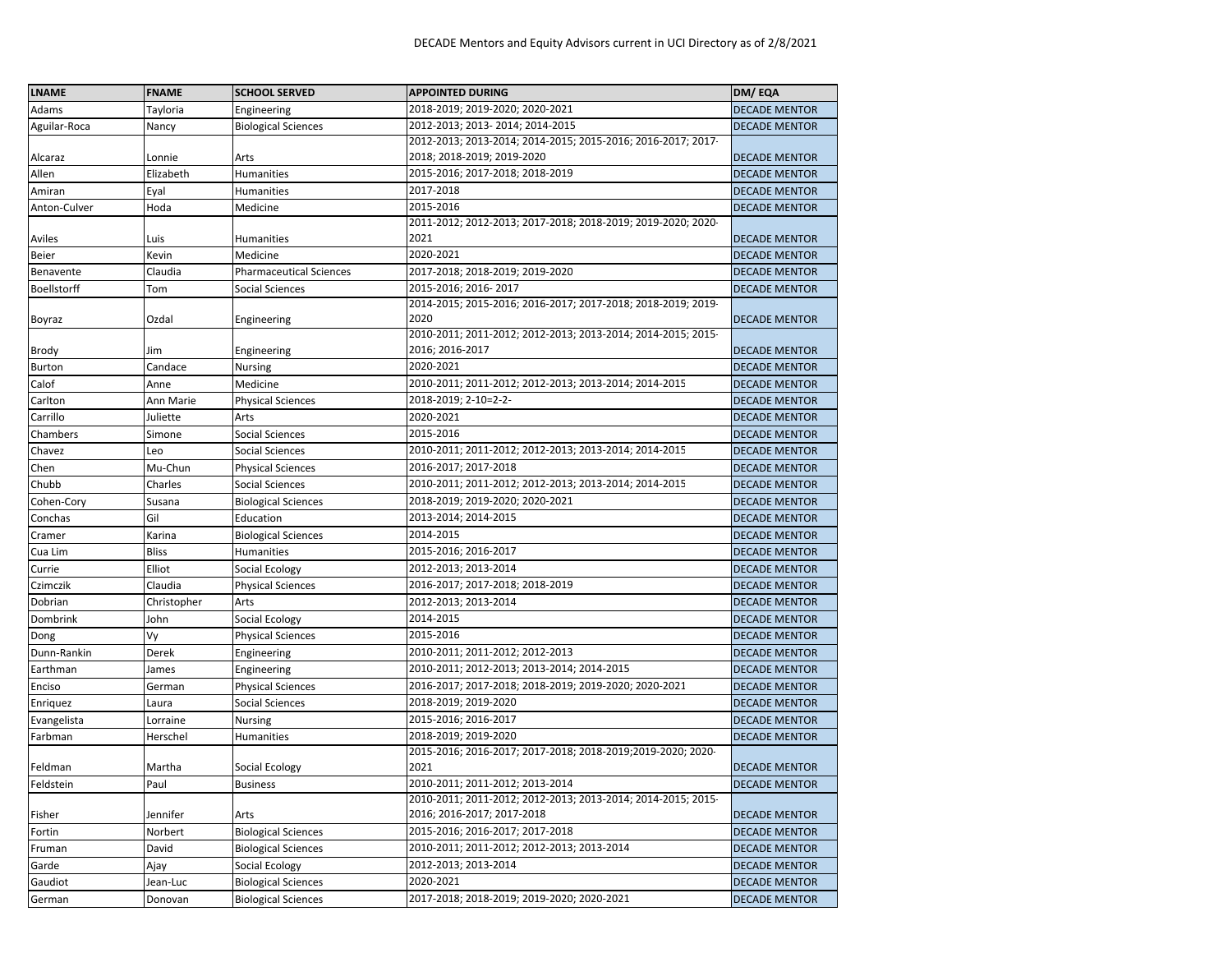| <b>LNAME</b>     | <b>FNAME</b> | <b>SCHOOL SERVED</b>           | <b>APPOINTED DURING</b>                                              | DM/EQA               |
|------------------|--------------|--------------------------------|----------------------------------------------------------------------|----------------------|
| Grossman         | Emily        | <b>Social Sciences</b>         | 2015-2016; 2016-2017; 2018-2019; 2019-2020; 2020-2021                | <b>DECADE MENTOR</b> |
| Guindani         | Michele      | ICS                            | 2018-2019; 2019-2020; 2020-2021                                      | <b>DECADE MENTOR</b> |
| Han              | Sora         | Social Ecology                 | 2015-2016; 2016-2017; 2017-2018                                      | <b>DECADE MENTOR</b> |
| Harris           | lan G.       | ICS                            | 2010-2011; 2011-2012                                                 | <b>DECADE MENTOR</b> |
| Hatch            | Kristen      | <b>Humanities</b>              | 2016-2017; 2017-2018; 2018-2019; 2019-2020                           | <b>DECADE MENTOR</b> |
| Hernandez-Torres | Ivette       | Humanities                     | 2014-2015; 2015-2016; 2016-2017                                      | <b>DECADE MENTOR</b> |
| Highsmith        | Andrew       | Humanities                     | 2018-2019                                                            | <b>DECADE MENTOR</b> |
|                  |              |                                | 2010-2011; 2011-2012; 2012-2013; 2013-2014; 2014-2015; 2015-         |                      |
| Hironaka         | Ann          | Social Sciences                | 2016; 2017-2018; 2018-2019; 2019-2020; 2020-2021                     | <b>DECADE MENTOR</b> |
| Holman           | Alison       | Nursing                        | 2016-2017; 2017-2018; 2018-2019; 2019-2020; 2020-2021                | <b>DECADE MENTOR</b> |
| Holmes           | Todd         | Medicine                       | 2018-2019; 2019-2020                                                 | <b>DECADE MENTOR</b> |
| Inlay            | Matt         | <b>Biological Sciences</b>     | 2019-2020; 2020-2021                                                 | <b>DECADE MENTOR</b> |
| Iverson          | Geoffrey J.  | Social Sciences                | 2012-2013 (interim)                                                  | <b>DECADE MENTOR</b> |
| Jaeggi           | Susana       | Education                      | 2015-2016; 2016-2017; 2017-2018; 2018-2019; 2019-2020                | <b>DECADE MENTOR</b> |
| Jenness          | Valerie      | Social Ecology                 | 2018-2019; 2019-2020                                                 | <b>DECADE MENTOR</b> |
| Jeon             | Joseph       | Humanities                     | 2019-2020; 2020-2021                                                 | <b>DECADE MENTOR</b> |
| Kim              | Claire       | Social Sciences                | 2016-2017                                                            | <b>DECADE MENTOR</b> |
| Kirkby           | David        | <b>Physical Sciences</b>       | 2018-2019; 2019-2020; 2020-2021                                      | <b>DECADE MENTOR</b> |
| Kitazawa         | Masashi      | Medicine                       | 2018-2019; 2019-2020                                                 | <b>DECADE MENTOR</b> |
|                  |              |                                | 2012-2013; 2013-2014; 2014-2015; 2015-2016; 2016-2017; 2017-         |                      |
| Komarova         | Natalia      | <b>Physical Sciences</b>       | 2018                                                                 | <b>DECADE MENTOR</b> |
| Lakon            | Cynthia      | Public Health                  | 2017-2018, 2018-2019; 2019-2020                                      | <b>DECADE MENTOR</b> |
| Le Vine          | Mark Andrew  | Humanities                     | 2010-2011; 2011-2012; 2012-2013; 2013-2014; 2014-2015; 2015-<br>2016 | <b>DECADE MENTOR</b> |
|                  | Simon        | Arts                           | 2016-2017; 2017-2018; 2018-2019; 2019-2020; 2020-2021                | <b>DECADE MENTOR</b> |
| Leung<br>Limoli  | Charles      | Medicine                       | 2016-2017; 2017-2018                                                 | <b>DECADE MENTOR</b> |
| Liu              | Wendy        | Engineering                    | 2017-2018; 2018-2019; 2019-2020; 2020-2021                           | <b>DECADE MENTOR</b> |
| Lodoen           | Melissa      | <b>Biological Sciences</b>     | 2017-2018; 2018-2019                                                 | <b>DECADE MENTOR</b> |
| Lowengrub        | John         | <b>Physical Sciences</b>       | 2010-2011; 2011-2012; 2012-2013; 2013-2014                           | <b>DECADE MENTOR</b> |
| Luo              | Ray          | <b>Biological Sciences</b>     | 2015-2016; 2016-2017                                                 | <b>DECADE MENTOR</b> |
| Mackey           | Katherine    | <b>Physical Sciences</b>       | 2019-2020                                                            | <b>DECADE MENTOR</b> |
| Magnusdottir     | Gudrun       | <b>Physical Sciences</b>       | 2013-2014                                                            | <b>DECADE MENTOR</b> |
| Mahieux          | Viviane      | <b>Humanities</b>              | 2014-2015                                                            | <b>DECADE MENTOR</b> |
| Mahmud           | Lilith       | Social Sciences                | 2020-2021                                                            | <b>DECADE MENTOR</b> |
| Martinez         | Daniel J.    | Arts                           | 2013-2014; 2014-2015                                                 | <b>DECADE MENTOR</b> |
| Mazmanian        | Melissa      | ICS                            | 2015-2016; 2016-2017; 2017-2018; 2018-2019; 2019-2020                | <b>DECADE MENTOR</b> |
| <b>McThomas</b>  | Mary         | Social Sciences                | 2017-2018; 2018-2019; 2019-2020; 2020-2021                           | <b>DECADE MENTOR</b> |
| Mecartney        | Martha       | Engineering                    | 2015-2016; 2016-2017; 2017-2018                                      | <b>DECADE MENTOR</b> |
| Milani           | Fabio        | Social Sciences                | 2017-2018; 2018-2019                                                 | <b>DECADE MENTOR</b> |
| Millward         | Jessica      | Humanities                     | 2016-2017; 2017-2018; 2019-2020                                      | <b>DECADE MENTOR</b> |
| Mimura           | Glen         | <b>Humanities</b>              | 2012-2013; 2013-2014                                                 | <b>DECADE MENTOR</b> |
| Montoya          | Michael J.   | Social Sciences                | 2012-2013                                                            | <b>DECADE MENTOR</b> |
| Mulligan         | Mike         | <b>Biological Sciences</b>     | 2010-2011; 2011-2012; 2012-2013; 2013-2014; 2014-2015                | <b>DECADE MENTOR</b> |
| Nardi            | Bonnie       | ICS                            | 2010-2011; 2012-2013; 2013-2014; 2014-2015                           | <b>DECADE MENTOR</b> |
| Navajas          | Gonzalo      | Humanities                     | 2013-2014                                                            | <b>DECADE MENTOR</b> |
| O'Connor         | Cailin       | Social Sciences                | 2019-2020; 2020-2021                                                 | <b>DECADE MENTOR</b> |
| Odgers           | Candice      | Social Ecology                 | 2018-2019; 2019-2020; 2020-2021                                      | <b>DECADE MENTOR</b> |
| Olson            | Carol        | Education                      | 2010-2011                                                            | <b>DECADE MENTOR</b> |
| Paegel           | Brian        | <b>Pharmaceutical Sciences</b> | 2020-2021                                                            | <b>DECADE MENTOR</b> |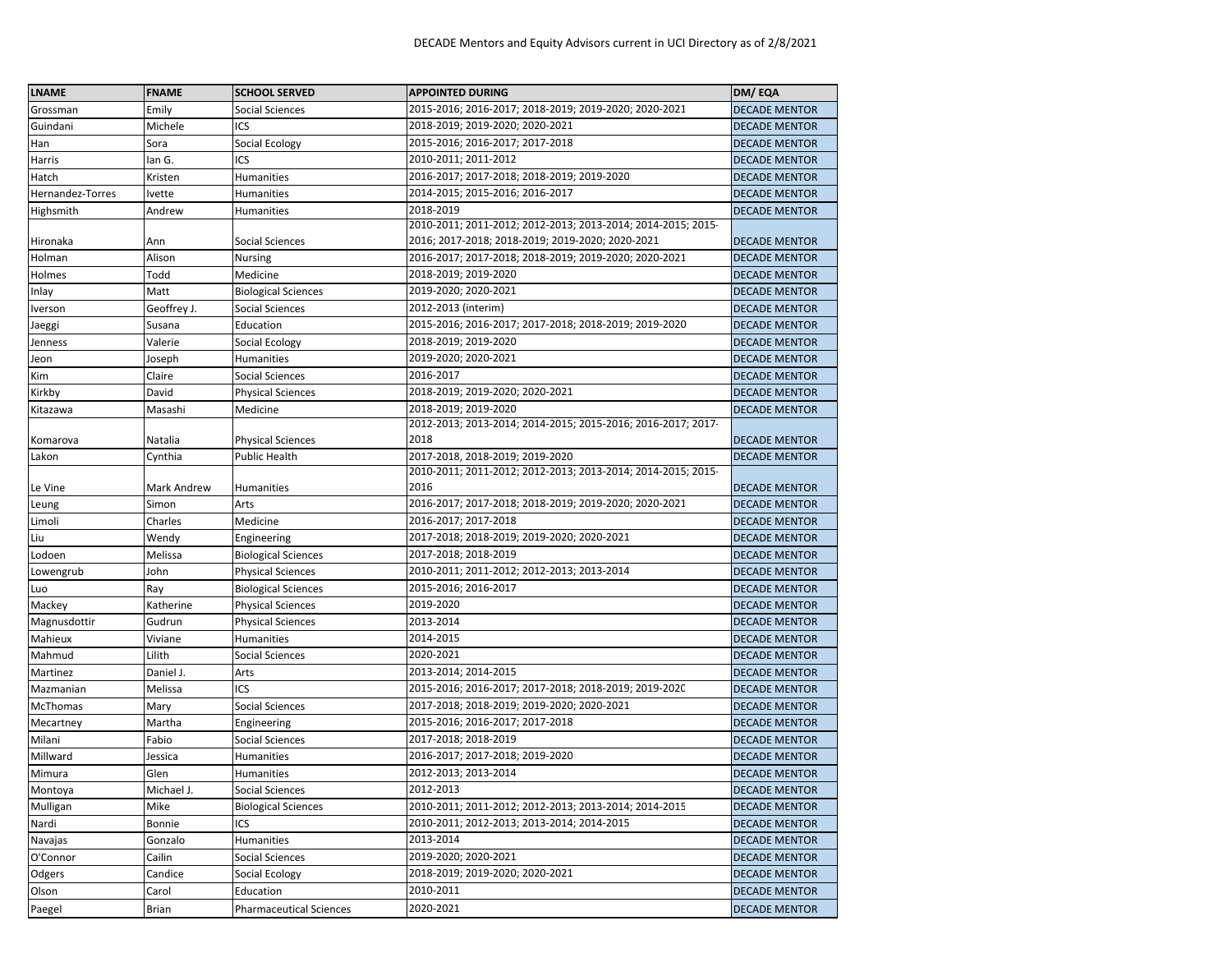| <b>LNAME</b>       | <b>FNAME</b>      | <b>SCHOOL SERVED</b>       | <b>APPOINTED DURING</b>                                      | DM/EQA                |
|--------------------|-------------------|----------------------------|--------------------------------------------------------------|-----------------------|
| Pantano            | Alessandra        | <b>Physical Sciences</b>   | 2018-2019; 2019-2020; 2020-2021                              | <b>DECADE MENTOR</b>  |
| Pechmann           | Cornelia (Connie) | <b>Business</b>            | 2015-2016; 2016-2017; 2017-2018                              | <b>DECADE MENTOR</b>  |
| Peterson           | Kristin           | Social Sciences            | 2017-2018; 2018-2019; 2019-2020                              | <b>DECADE MENTOR</b>  |
| Radhakrishnan      | Rajagopalan       | Humanities                 | 2012-2013; 2013-2014; 2020-2021                              | <b>DECADE MENTOR</b>  |
| Regan              | Amelia            | ICS                        | 2014-2015; 2015-2016; 2016-2017; 2017-2018                   | <b>DECADE MENTOR</b>  |
| Rodriguez-Lopez    | Antonio           | Social Sciences            | 2017-2018; 2018-2019; 2019-2020; 2020-2021                   | <b>DECADE MENTOR</b>  |
| Rosas              | Ana Elizabeth     | Social Sciences            | 2015-2016; 2016-2017                                         | <b>DECADE MENTOR</b>  |
| Rupert             | Timothy           | Engineering                | 2018-2019; 2019-2020; 2020-2021                              | <b>DECADE MENTOR</b>  |
| Rychonovsky        | Scott             | <b>Physical Sciences</b>   | 2010-2011; 2011-2012; 2012-2013; 2013-2014                   | <b>DECADE MENTOR</b>  |
| Sakai              | Ann               | <b>Biological Sciences</b> | 2015-2016; 2016-2017                                         | <b>DECADE MENTOR</b>  |
| Santagata          | Rossella          | Education                  | 2012-2013; 2020-2021                                         | <b>DECADE MENTOR</b>  |
| Sarnecka           | Barbara           | Social Sciences            | 2017-2018                                                    | <b>DECADE MENTOR</b>  |
| Schafer            | Karl              | <b>Humanities</b>          | 2019-2020; 2020-2021                                         | <b>DECADE MENTOR</b>  |
| Schlichter         | Annette           | Humanities                 | 2012-2013; 2014-2015; 2015-2016; 2016-2017                   | <b>DECADE MENTOR</b>  |
| Schwab             | Gabriele          | Humanities                 | 2011-2012                                                    | <b>DECADE MENTOR</b>  |
| Scolnik            | Nina              | Arts                       | 2018-2019; 2019-2020; 2020-2021                              | <b>DECADE MENTOR</b>  |
| Shahbaba           | <b>Babak</b>      | ICS                        | 2017-2018                                                    | <b>DECADE MENTOR</b>  |
| Shariff            | Azim              | Social Ecology             | 2016-2017                                                    | <b>DECADE MENTOR</b>  |
|                    |                   |                            | 2010-2011; 2011-2012; 2012-2013; 2013-2014; 2014-2015; 2015- |                       |
| Silver             | Roxane Cohen      | Social Ecology             | 2016                                                         |                       |
| Smecker-Hane       | Tammy             | <b>Physical Sciences</b>   | 2012-2013; 2013-2014; 2014-2015; 2015-2016                   | <b>DECADE MENTOR</b>  |
| Steele             | Robert            | Medicine                   | 2015-2016; 2016-2017; 2017-2018                              | <b>DECADE MENTOR</b>  |
| Swindlehurst       | Arnold Lee        | Engineering                | 2010-2011; 2011-2012; 2012-2013; 2013-2014                   | <b>DECADE MENTOR</b>  |
| Sykes              | Bryan             | Social Ecology             | 2020-2021                                                    | <b>DECADE MENTOR</b>  |
| Taha               | Haithem           | Engineering                | 2017-2018; 2018-2019; 2019-2020; 2020-2021                   | <b>DECADE MENTOR</b>  |
| Taylor             | Darryl            | Arts                       | 2015-2016; 2016-2017; 2017-2018                              | <b>DECADE MENTOR</b>  |
| Timberlake         | David             | <b>Public Health</b>       | 2012-2013; 2014-2015; 2015-2016; 2016-2017; 2020-2021        | <b>DECADE MENTOR</b>  |
| Utts               | Jessica M.        | ICS                        | 2010-2011; 2011-2012                                         | <b>DECADE MENTOR</b>  |
| Valdevit           | Lorenzo           | Engineering                | 2013-2014; 2014-2015; 2015-2016                              | <b>DECADE MENTOR</b>  |
| Venkatasubramanian | Nalini            | ICS                        | 2018-2019; 2019-2020; 2020-2021                              | <b>DECADE MENTOR</b>  |
| Wang               | Tong              | Arts                       | 2018-2019; 2019-2020; 2020-2021                              | <b>DECADE MENTOR</b>  |
|                    |                   |                            | 2012-2013; 2014-2015; 2015-2016; 2016-2017; 2017-2018; 2018- |                       |
| Weatherall         | James             | <b>Social Sciences</b>     | 2019                                                         | <b>DECADE MENTOR</b>  |
| Weber              | Libby             | <b>Business</b>            | 2018-2019; 2019-2020; 2020-2021                              | <b>DECADE MENTOR</b>  |
| Yim                | Ilona             | Social Ecology             | 2017-2018                                                    | <b>DECADE MENTOR</b>  |
|                    |                   |                            | 2011-2012; 2012-2013; 2013-2014; 2014-2015; 2015-2016; 2016- |                       |
| Zareian            | Farzin            | Engineering                | 2017; 2017-2018; 2018-2019; 2019-2020; 2020-2021             | <b>DECADE MENTOR</b>  |
| Zender             | Charles           | <b>Physical Sciences</b>   | 2012-2013; 2013-2014; 2014-2015; 2015-2016                   | <b>DECADE MENTOR</b>  |
| Zlotnik            | Albert            | Medicine                   | 2010-2011; 2011-2012; 2012-2013; 2013-2014; 2014-2015        | <b>DECADE MENTOR</b>  |
|                    |                   |                            |                                                              |                       |
| LNAME              | <b>FNAME</b>      | <b>SCHOOL</b>              | <b>APPOINTED DURING</b>                                      | DM/EQA                |
| Alexander          | Jonathan          | Humanities                 | 2015-2016; 2016-2017; 2017-2018                              | <b>EQUITY ADVISOR</b> |
| Bandelj            | Nina              | <b>Social Sciences</b>     | 2014-2015; 2015-2016; 2016-2017; 2017-2018                   | <b>EQUITY ADVISOR</b> |
| Basolo             | Victoria          | Social Ecology             | 2007-2008                                                    | <b>EQUITY ADVISOR</b> |
| Black              | Rebecca           | ICS                        | 2018-2019; 2019-2020; 2020-2021                              | <b>EQUITY ADVISOR</b> |
| Block              | Sharon            | Humanities                 | 2006-2007; 2007-2008                                         | <b>EQUITY ADVISOR</b> |
| Bozorgzadeh        | Elaheh            | ICS                        | 2017-2018; 2018-2019; 2019-2020                              | <b>EQUITY ADVISOR</b> |
| Calavita           | Kitty             | Social Ecology             | 2002-2003; 2003-2004                                         | <b>EQUITY ADVISOR</b> |
| Caldeira           | Teresa            | Social Sciences            | 2003-2004; 2004-2005; 2005-2006                              | <b>EQUITY ADVISOR</b> |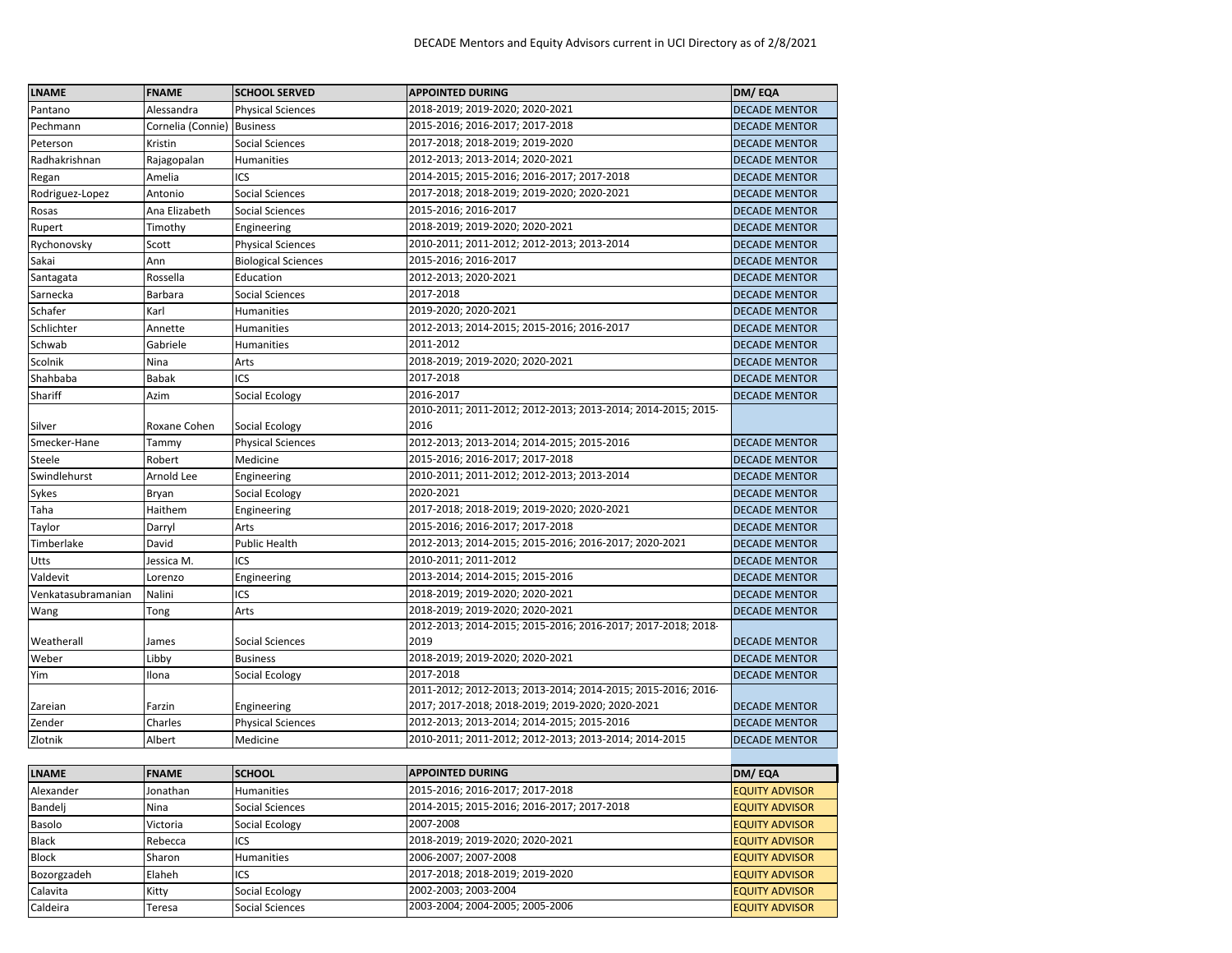| <b>LNAME</b>   | <b>FNAME</b> | <b>SCHOOL</b>              | <b>APPOINTED DURING</b>                                                        | DM/EQA                |
|----------------|--------------|----------------------------|--------------------------------------------------------------------------------|-----------------------|
| Chanan         | Gary         | <b>Physical Sciences</b>   | 2004-2005; 2005-2006                                                           | <b>EQUITY ADVISOR</b> |
| Chamberlin     | Richard      | <b>Physical Sciences</b>   | 2002-2003                                                                      | <b>EQUITY ADVISOR</b> |
| Chen           | Mu-Chun      | <b>Physical Sciences</b>   | 2018-2019; 2019-2020; 2020-2021                                                | <b>EQUITY ADVISOR</b> |
| Chubb          | Charles      | <b>Social Sciences</b>     | 2004-2005; 2005-2006; 2006-2007                                                | EQUITY ADVISOR        |
| Cohen-Cory     | Susana       | <b>Biological Sciences</b> | 2006-2007; 2007-2008                                                           | <b>EQUITY ADVISOR</b> |
| Conchas        | Gil          | Education                  | 2009-2010; 2010-2011; 2011-2012                                                | <b>EQUITY ADVISOR</b> |
| Corey          | Mary         | Arts                       | 2004-2005                                                                      | <b>EQUITY ADVISOR</b> |
| Cummings       | Brian        | Medicine                   | 2019-2020                                                                      | <b>EQUITY ADVISOR</b> |
| Dabdub         | Donald       | Engineering                | 2013-2014; 2014-2015; 2015-2016                                                | <b>EQUITY ADVISOR</b> |
|                |              |                            | 2002-2003; 2003-2004; 2004-2005; 2006-2007; 2007-2008; 2008-                   |                       |
| DaSilva        | Nancy        | Engineering                | 2009; 2009-2010; 2010-2011; 2011-2012; 2013-2014                               | <b>EQUITY ADVISOR</b> |
| Digman         | Michelle     | Engineering                | 2017-2018; 2018-2019; 2019-2020, 2020-2021                                     | <b>EQUITY ADVISOR</b> |
| Dobrian        | Christopher  | Arts                       | 2013-2014; 2014-2015; 2015-2016; 2016-2017                                     | EQUITY ADVISOR        |
| Doherty        | Nancy        | <b>Physical Sciences</b>   | 2002-2003                                                                      | <b>EQUITY ADVISOR</b> |
| Dombrink       | John         | Social Ecology             | 2015-2016; 2016-2017; 2017-2018                                                | <b>EQUITY ADVISOR</b> |
| Downing        | Timothy      | Engineering                | 2020-2021                                                                      | <b>EQUITY ADVISOR</b> |
| Druffel        | Ellen        | <b>Physical Sciences</b>   | 2003-2004                                                                      | EQUITY ADVISOR        |
| <b>Duckles</b> | Sue          | Medicine                   | 2002-2003; 2003-2004                                                           | <b>EQUITY ADVISOR</b> |
| Dunn-Rankin    | Derek        | Engineering                | 2006-2007; 2007-2008; 2008-2009                                                | <b>EQUITY ADVISOR</b> |
| Edinger        | Aimee        | <b>Biological Sciences</b> | 2016-2017; 2017-2018; 2018-2019; 2019-2020, 2020-2021                          | <b>EQUITY ADVISOR</b> |
| El Zarki       | Magda        | ICS                        | 2003-2004; 2004-2005; 2020-2021                                                | <b>EQUITY ADVISOR</b> |
| Fahs           | Alice        | <b>Humanities</b>          | 2004-2005; 2005-2006                                                           | <b>EQUITY ADVISOR</b> |
| Faust          | Katherine    | Social Sciences            | 2007-2008; 2008-2009                                                           | <b>EQUITY ADVISOR</b> |
| Feldstein      | Paul         | <b>Business</b>            | 2006-2007; 2007-2008; 2008-2009                                                | <b>EQUITY ADVISOR</b> |
| Feng           | Maria        | Engineering                | 2009-2010; 2010-2011; 2011-2012                                                | <b>EQUITY ADVISOR</b> |
| Flanagan       | Lisa         | Medicine                   | 2017-2018; 2018-2019; 2019-2020; 2020-2021                                     | <b>EQUITY ADVISOR</b> |
| Freedman       | Matthew      | <b>Social Sciences</b>     | 2020-2021                                                                      | <b>EQUITY ADVISOR</b> |
| Ganesan        | Anand        | Medicine                   | 2020-2021                                                                      | <b>EQUITY ADVISOR</b> |
| Gardiner       | David        | <b>Biological Sciences</b> | 2008-2009; 2009-2010; 2010-2011; 2011-2012; 2012-2013; 2013-<br>2014           | <b>EQUITY ADVISOR</b> |
| Gilly          | Mary         | <b>Business</b>            | 2002-2003; 2003-2004; 2019-2020                                                | <b>EQUITY ADVISOR</b> |
| Goldberg       | Wendy        | Social Ecology             | 2013-2014; 2014-2015; 2015-2016                                                | <b>EQUITY ADVISOR</b> |
| Goodrich       | Michael      | ICS                        | 2005-2006; 2006-2007; 2007-2008; 2008-2009                                     | EQUITY ADVISOR        |
| Graham         | John L.      | <b>Business</b>            | 2002-2003                                                                      | <b>EQUITY ADVISOR</b> |
| Hall           | Chad         | Arts                       | 2017-2018; 2018-2019; 2019-2020                                                | <b>EQUITY ADVISOR</b> |
| Ho             | Joanna       | <b>Business</b>            | 2014-2015; 2015-2016; 2016-2017                                                | <b>EQUITY ADVISOR</b> |
| Irani          | Sandy        | ICS                        | 2002-2003; 2003-2004; 2016-2017; 2017-2018                                     | EQUITY ADVISOR        |
| Jordan         | Scott        | Engineering                | 2003-2004; 2004-2005; 2005-2006                                                | <b>EQUITY ADVISOR</b> |
| Keizer         | Arlene       | Humanities                 | 2014-2015                                                                      | EQUITY ADVISOR        |
| Kenney         | Cristina     | Medicine                   | 2002-2003; 2019-2020; 2020-2021                                                | <b>EQUITY ADVISOR</b> |
| Kirkby         | David        | <b>Physical Sciences</b>   | 2009-2010; 2010-2011; 2011-2012; 2012-2013                                     | <b>EQUITY ADVISOR</b> |
| Lathrop        | Richard      | ICS                        | 2004-2005; 2005-2006                                                           | <b>EQUITY ADVISOR</b> |
| Lazo           | Rodrigo      | Humanities                 | 2010-2011; 2013-2014; 2014-2015; 2015-2016                                     | <b>EQUITY ADVISOR</b> |
| Lee            | Jung-Ah      | Nursing                    | 2020-2021                                                                      | <b>EQUITY ADVISOR</b> |
| Lei            | Daphne       | Arts                       | 2009-2010; 2010-2011; 2011-2012; 2012-2013; 2013-2014                          | <b>EQUITY ADVISOR</b> |
| Leslie         | Frances      | Medicine                   | 2004-2005; 2005-2006; 2006-2007                                                | <b>EQUITY ADVISOR</b> |
| Leung          | Simon        | Arts                       | 2007-2008; 2008-2009; 2010-2011; 2011-2012; 2012-2013                          | <b>EQUITY ADVISOR</b> |
| Luptak         | Andrej       |                            | Nursing, Pharmaceutical Sciences, P 2017-2018; 2018-2019; 2019-2020; 2020-2021 | <b>EQUITY ADVISOR</b> |